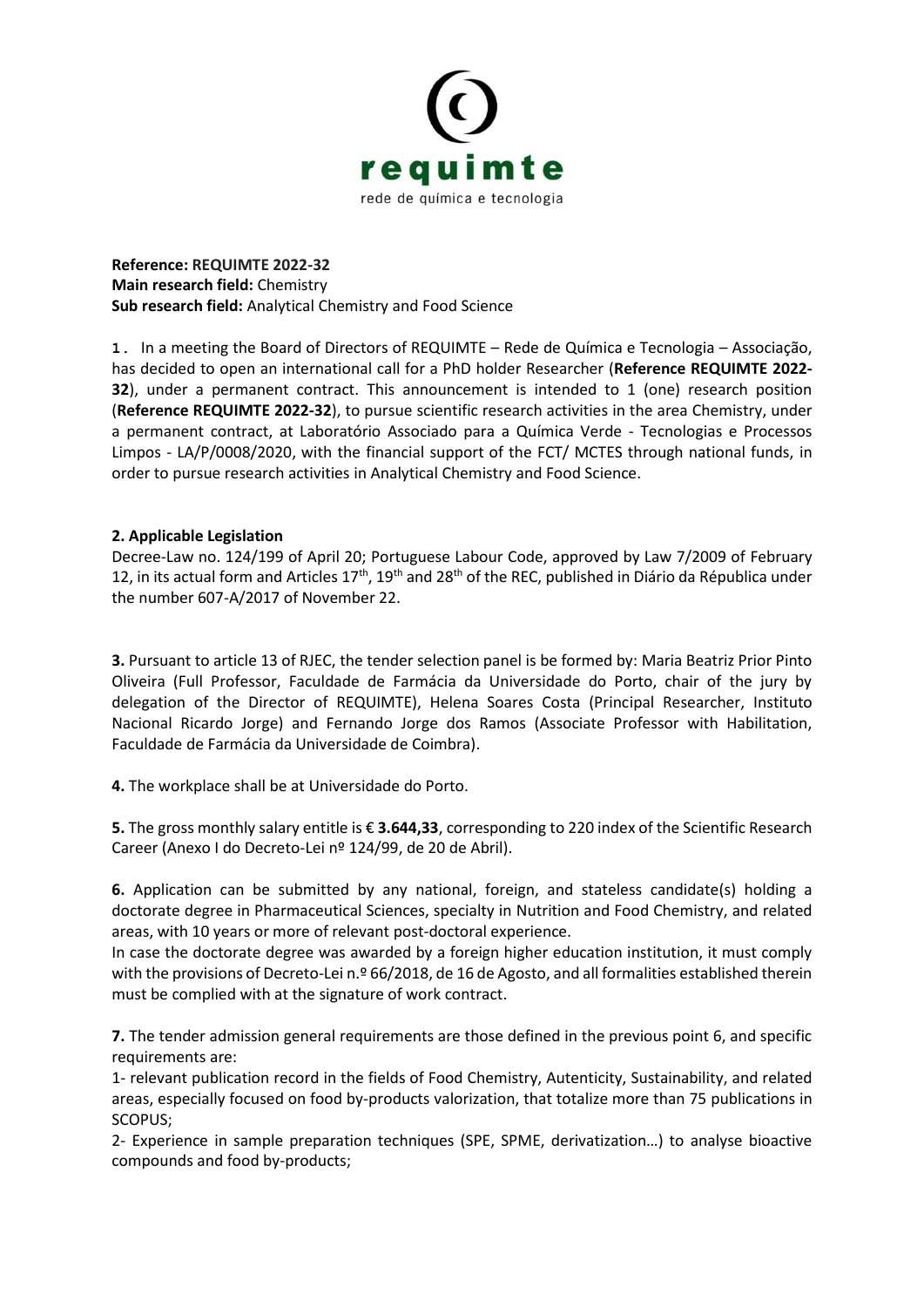3- Experience in the development and validation of analytical methods (chromatography and biosensors).

**8.** Pursuant to article 5 of RJEC, the selection is to be made based on the evaluation of the scientific and curricular career of the candidate.

**9.** Scientific and curricular career evaluation focuses on relevance, quality and up-to-datedness:

**a)** of scientific or technological production, considered most relevant by the candidate;

**b**) of research activities, fundamental or applied science, considered of higher impact by the candidate;

**c)** of knowledge extension and dissemination activities, namely under the scope of the promotion of culture and scientific practices, deemed most relevant by the candidate;

**d)** of activities of entrepreneurship and technology transfer;

**e)** of activities of elaboration of applications for R&TD projects funding.

**10.** Evaluation criteria are the following:

**10.1** Integrated assessment of the curriculum trajectory of the candidate, based on an overview of their scientific merits, namely:

**I.** overall scientific coherence of the CV – 15%;

**II.** diversity and quality of scientific indicators, including relevant published peer-reviewed articles, in the specific areas indicated in points 1 and 7 or demonstrating relevant technical expertise, especially in the area of food by-products valorization – 20%;

**III.** participation and/or coordination on research projects in the areas of food by-products valorization, with relevance for funded projects with companies and knowledge transference – 15%. **IV.** experience in the supervision of students (MSc, PhD and post-docs) **–** 10%

**10.2** Relevant experience, proved in CV, in:

**I.** Chromatographic analysis using different detectors (HPLC-DAD, HPLC-FLD, LC-MS, GC-FID...) – 10%;

**II.** Automatic online pre-column derivatization – 5%;

**III.** Characterization and valorization of food by-products with relevance in national economy – 15%; **IV.** Sustainable processes to give answer to circular economy needs, residues reduction and health promotion – 10%

**11.** In the case of admitted candidates whose evaluation does not differ more than 10% from that obtained by the best positioned candidate, the jury will interview these candidates. This will be aimed at obtaining clarifications and explanations about the curricular elements and additional information as well as to evaluate the attitude profile and motivation of the candidate.

The final score of each jury member is obtained by the following assessment: 90% scientific and curricular career evaluation and 10% interview.

**12.** Candidate final classification system shall be given based on a scale 0 to 100.

**13.** The panel shall deliberate by means of roll-call vote justified under adopted and disclosed selection criteria, with no abstentions allowed.

**14.** Minutes of panel meetings shall be executed and include a summary of all occurrences of said meeting, as well as of all votes casted by the members and respective reasoning, and shall be provided to candidates whenever required.

**15.** After selection criteria application, the panel shall prepare a sorted list of approved candidates and respective classification.